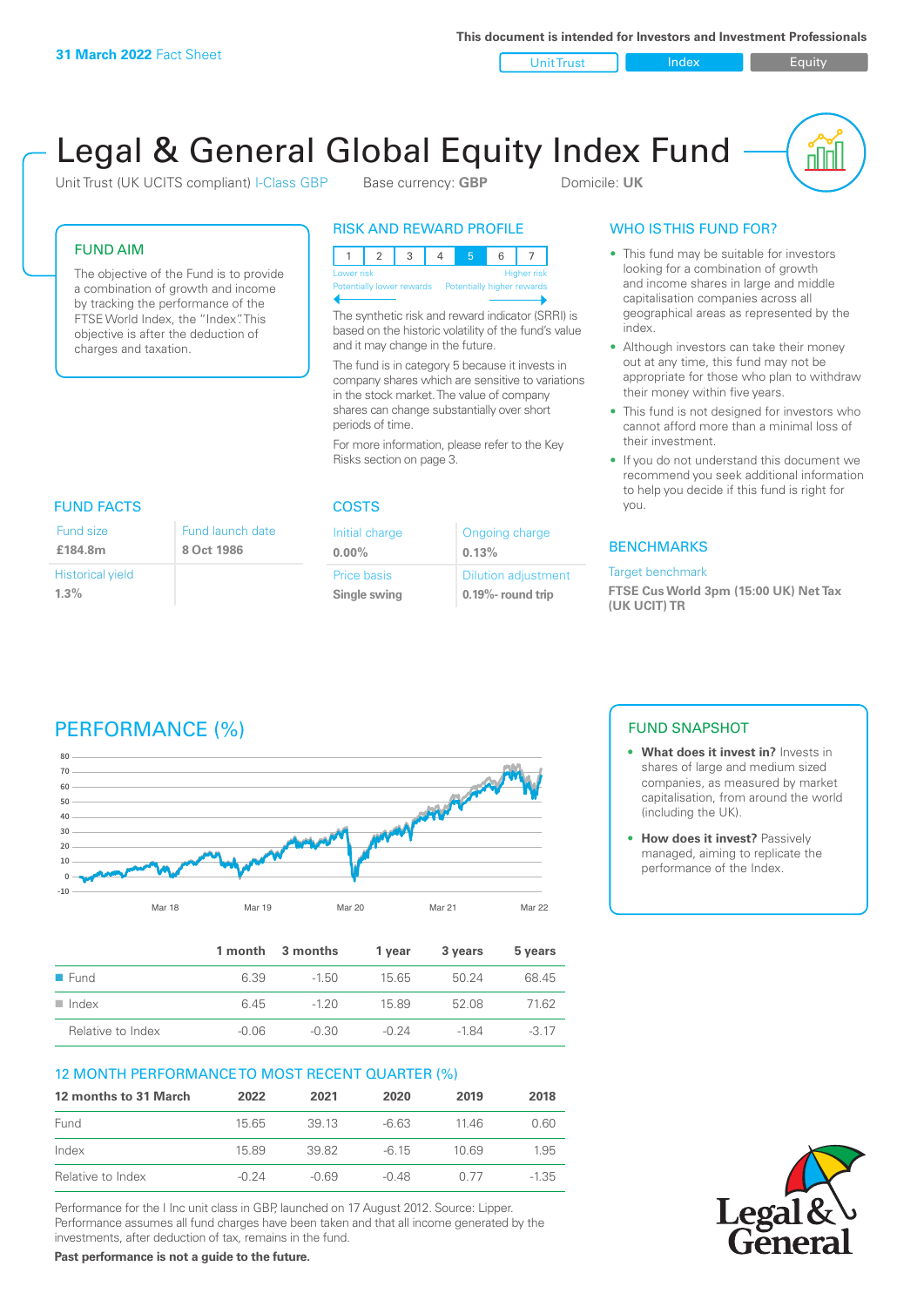# Legal & General Global Equity Index Fund

Unit Trust (UK UCITS compliant) I-Class GBP

## PORTFOLIO BREAKDOWN

All data sources are a combination of LGIM and the Fund Accountant unless otherwise stated. Totals may not sum to due to rounding. In order to minimise transaction costs, the Fund will not always own all the assets that constitute the index and on occasion it will own assets that are not in the index. The number of fund holdings can also differ from the index due to corporate events and proxy holdings.



#### SECTOR (%)

| ■ Technology               | 23.3 |
|----------------------------|------|
| Consumer Discretionary     | 14.2 |
| $\blacksquare$ Financials  | 140  |
| $\blacksquare$ Industrials | 12.9 |
| $\blacksquare$ Health Care | 12.0 |
| ■ Consumer Staples         | 6.1  |
| <b>Energy</b>              | 44   |
| ■ Basic Materials          | 41   |
| ■ Telecommunications       | 3.1  |
| $\blacksquare$ Utilities   | 3.0  |
| ■ Real Estate              | 2.9  |
|                            |      |

#### COUNTRY (%)

|   | <b>United States</b> | 64.3 |  |
|---|----------------------|------|--|
|   | Japan                | 6.5  |  |
| 4 | United Kingdom       | 4.2  |  |
|   | Canada               | 3.0  |  |
|   | France               | 2.8  |  |
| O | Switzerland          | 2.6  |  |
|   | Australia            | 2.3  |  |
|   | Germany              | 2.2  |  |
|   | Taiwan               | 1.9  |  |
|   | : Other              | 10.2 |  |
|   |                      |      |  |



#### MARKET CAPITALISATION (%) TOP 10 HOLDINGS (%)

| $\blacksquare$ Large | 81.7 |
|----------------------|------|
| $\blacksquare$ Mid   | 18.4 |

■ Top 10 holdings 17.8% Rest of portfolio 82.3% No. of holdings in fund 2,463 No. of holdings in index 2,672

| Apple                                     | 43  |
|-------------------------------------------|-----|
| Microsoft                                 | 3.7 |
| Amazon.Com                                | 2.3 |
| Tesla                                     | 14  |
| Alphabet C                                | 14  |
| Alphabet A                                | 12  |
| <b>NVIDIA</b>                             | 11  |
| Berkshire Hathaway                        | 0 S |
| Meta Platforms A                          | 0.8 |
| Taiwan Semiconductor Manufacturing Co 0.8 |     |
|                                           |     |



The Index Fund Management team comprises 25 fund managers, supported by two analysts. Management oversight is provided by the Global Head of Index Funds. The team has average industry experience of 15 years, of which seven years has been at LGIM, and is focused on achieving the equally important objectives of close tracking and maximising returns.